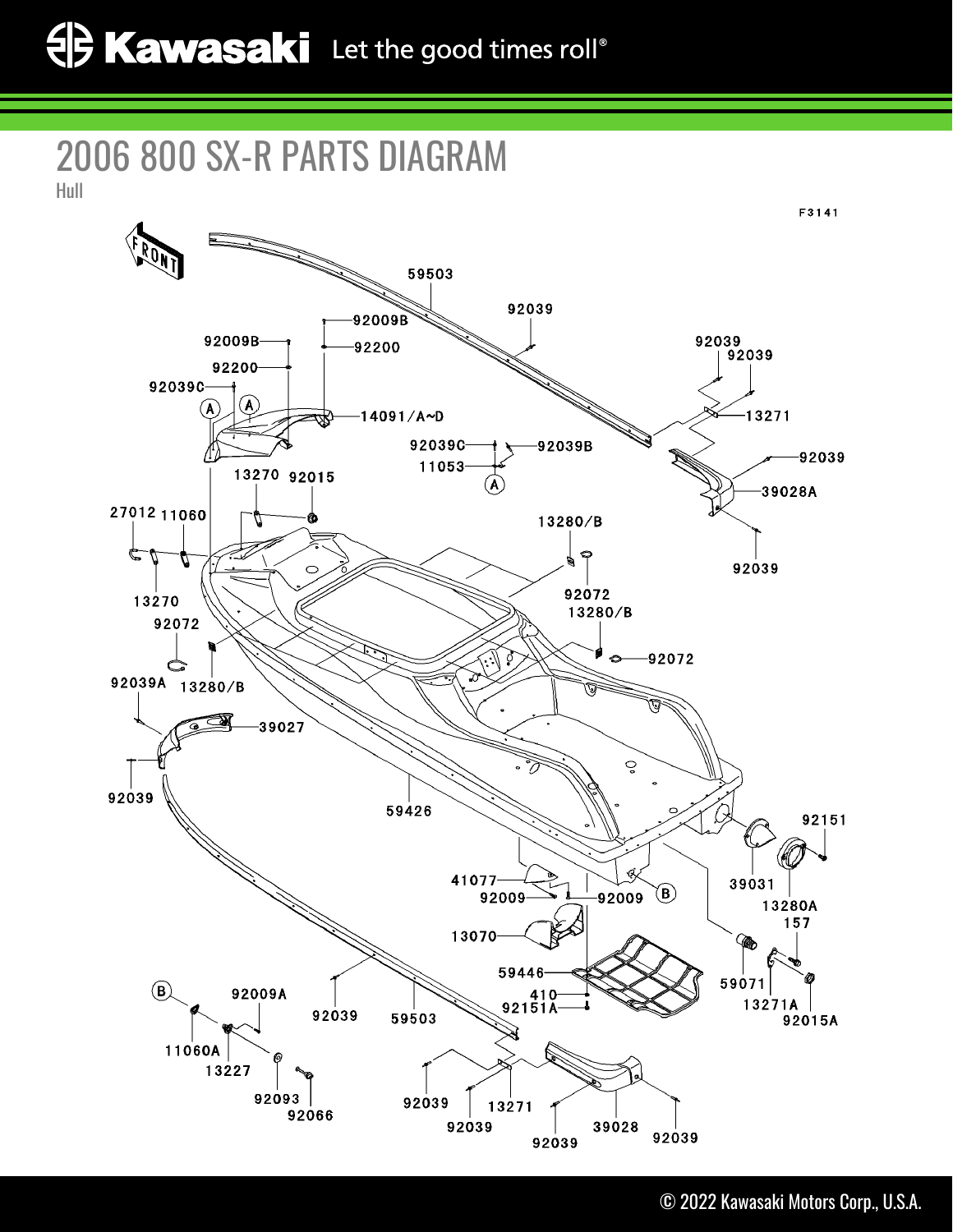## 2006 800 SX-R PARTS LIST

Hull

| <b>ITEM NAME</b>                           | <b>PART NUMBER</b> | <b>QUANTITY</b> |
|--------------------------------------------|--------------------|-----------------|
| <b>BRACKET (Ref # 11053)</b>               | 11053-3739         | $\overline{2}$  |
| GASKET, U HOOK, FR (Ref # 11060)           | 11060-3799         | 1               |
| GASKET, DRAIN PLUG (Ref # 11060A)          | 11060-3801         | 1               |
| GUIDE, INTAKE, EBONY (Ref # 13070)         | 13070-3732-H8      | 1               |
| HOUSING, DRAIN PLUG, F.BLACK (Ref # 13227) | 13227-3721-6Z      | 1               |
| PLATE (Ref # 13270)                        | 13270-3896         | $\overline{2}$  |
| PLATE (Ref # 13271)                        | 13271-3884         | $\overline{2}$  |
| PLATE (Ref # 13271A)                       | 13271-3909         | 1               |
| HOLDER (Ref # 13280)                       | 13280-3739         | 9               |
| HOLDER, TAIL PIPE CAP (Ref # 13280A)       | 13280-3742         | 1               |
| COVER, NOSE, I.M. CARBON (Ref #14091C)     | 14091-3773-380     | 1               |
| HOOK (Ref # 27012)                         | 27012-3797         | 1               |
| BUMPER-FRONT, F.BLACK (Ref # 39027)        | 39027-3745-6Z      | 1               |
| BUMPER-REAR, LH, F.BLACK (Ref #39028)      | 39028-3753-6Z      | 1               |
| BUMPER-REAR, RH, F.BLACK (Ref # 39028A)    | 39028-3754-6Z      | 1               |
| CAP-END, TAIL PIPE (Ref # 39031)           | 39031-3709         | 1               |
| <b>ADAPTER (Ref # 41077)</b>               | 41077-3701         | 1               |
| JOINT (Ref # 59071)                        | 59071-3763         | 1               |
| COVER-JET PUMP (Ref # 59446)               | 59446-3755         | 1               |
| FENDER-BOAT, F.BLACK (Ref # 59503)         | 59503-3707-6Z      | 2               |
| SCREW, TAPPING, 6X20 (Ref # 92009)         | 92009-3842         | $\overline{2}$  |
| SCREW,TAPPING,4X16 (Ref # 92009A)          | 92009-3849         | 3               |
| SCREW, 5X16 (Ref # 92009B)                 | 92009-3868         | $\overline{2}$  |
| NUT, FLANGED, 8MM (Ref # 92015)            | 92015-3709         | $\overline{2}$  |
| NUT,20MM (Ref # 92015A)                    | 92015-3738         | 1               |
| RIVET (Ref # 92039)                        | 92039-3778         | 30              |
| RIVET (Ref # 92039A)                       | 92039-3779         | $\overline{2}$  |
| RIVET (Ref # 92039B)                       | 92039-3780         | $\overline{2}$  |
| RIVET (Ref # 92039C)                       | 92039-3781         | 4               |